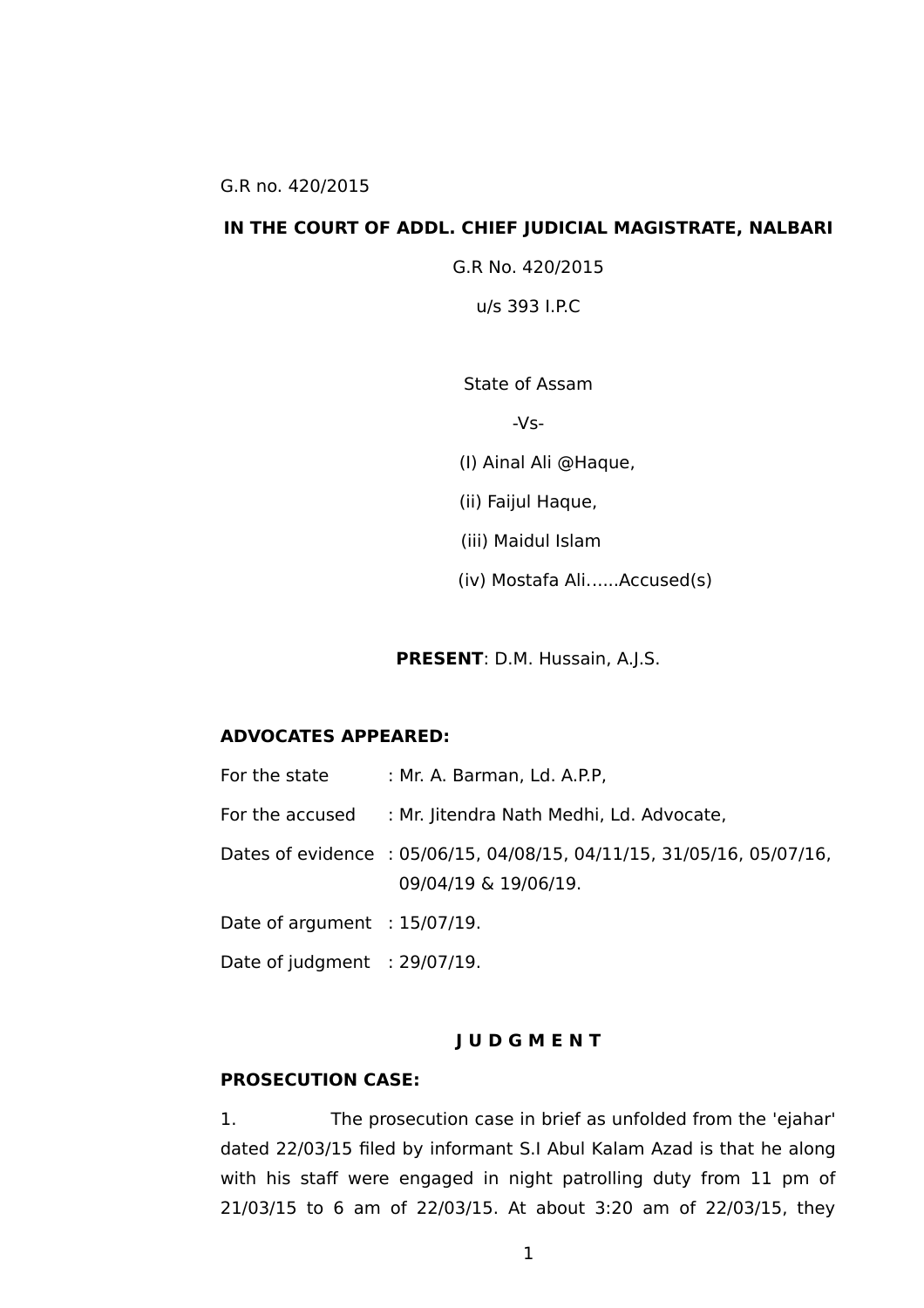stopped one Maruti Van bearing registration no. AS-01-F-9350 coming from Pub-Adabari towards Loharkatha and on search - found two numbers of iron 'siprang'. Accuseds Ainal Ali, Maidul Islam, Mostafa Ali and Faizul Haque who were inside the Maruti van on interrogation failed to give any suitable reply as to why they carried the 'siprang' and from the driver of the Maruti van Md. Najir Ali, they came to know that the accused persons forcefully boarded the vehicle at Pub-Adabari and wanted to go towards Loharkhata. On inquiry it was found that the accused persons were not doing work anywhere and they were going with preparation for committing 'dacoity' or ATM theft.

2. The said 'ejahar' was received and registered as Mukalmua P.S case no. 91/2015 u/s 399 I.P.C dated 22/03/15. After completion of investigation charge-sheet no. 59/15 dated 28/03/15 was submitted against the accused persons namely Ainal Haque, Maidul Islam, Mostafa Ali and Faizul Haque u/s 399 I.P.C. Copy was furnished to the accused persons. The case was committed to the Hon'ble Court of Sessions, Nalbari. The ld .Asstt. Sessions Judge, Nalbari vide order dated 22-04-2015 in Sessions case no. 44/2015 remanded back the case holding that section 399 IPC was not attracted and finding prima facie materials u/s 393 I.P.C charge was framed under section 393 IPC and its particulars were read over and explained to the accused persons to which they pleaded not guilty and claimed to be tried.

# 3. **POINTS FOR DETERMINATION:**

Whether the accused persons on 22/03/15 at about 3:20 am, near Mukalmua P.S attempted to commit robbery of ATM and thereby committed an offence punishable u/s 393 I.P.C?

### **4. DISCUSSION, DECISION AND REASONS THEREOF:**

The prosecution side examined eight (8) witnesses. The defence declined to adduce any evidence. The statement in defence of the accused persons u/s 313 Cr.P.C were recorded wherein they took the plea of innocence and false implication. I have heard the arguments advanced by learned counsels of both the sides and also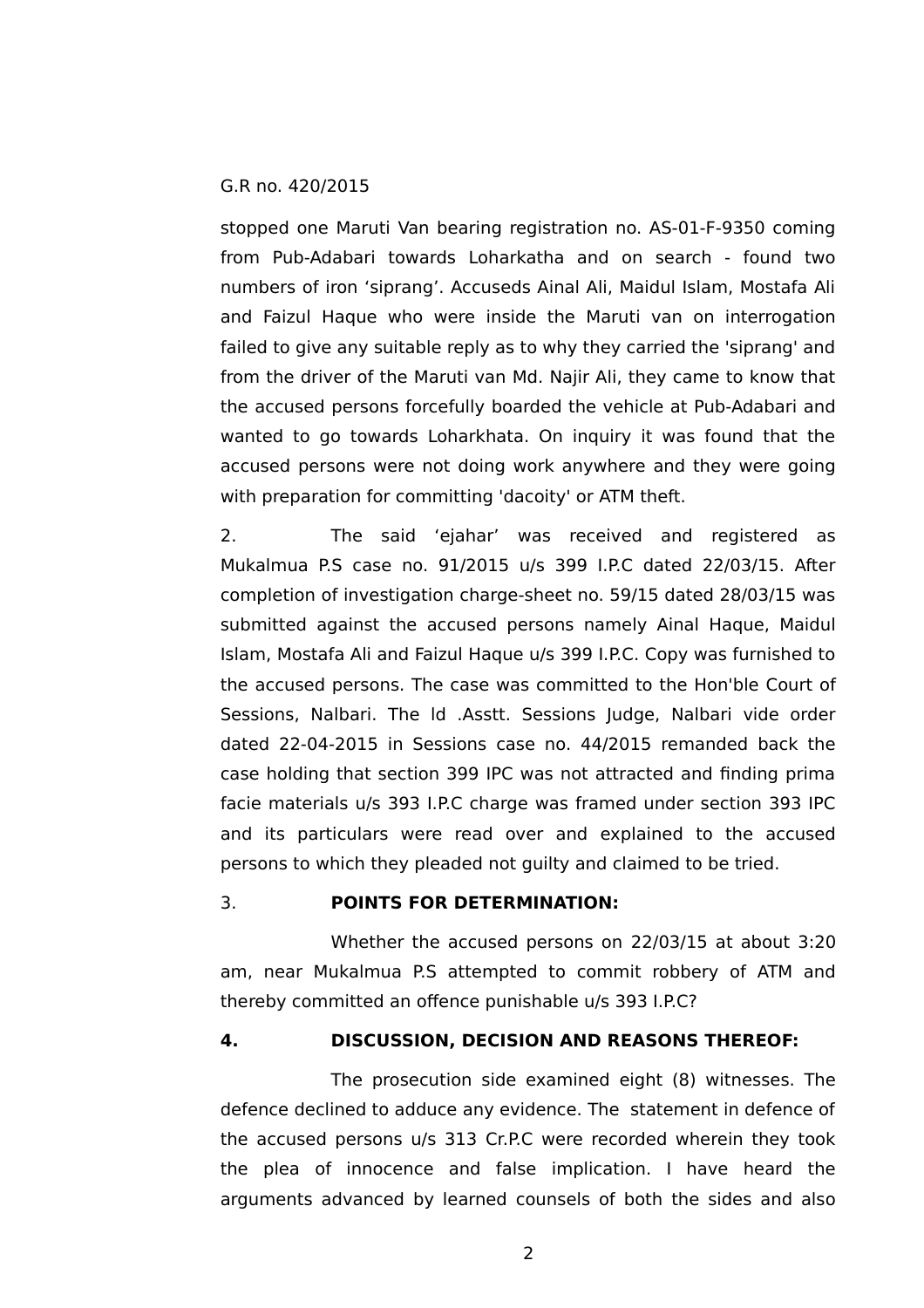perused the evidence available on record, my findings with reasons are as follows:

5. PW 1 S.I Abul Kalam Azad who is the informant deposed that he know the accused persons. He had night patrolling duty from 11 pm of 21/03/15 to 6 am of 22/03/15 under Mukalmua P.S jurisdiction. He was accompanied by CRPF personnel and P.S staff. While on duty at about 3:20 am, they stopped and searched one Maruti van bearing registration no. AS-01-F-9350 at Adabari which was coming from Pub-Adabari and during search they found four persons and two numbers of iron 'siprang'. Upon interrogating the driver they came to know that the four persons had forcefully boarded his van. When they questioned the persons about the iron 'siprang', they replied that they were returning in a vehicle after work at Agyathuri but the vehicle developed some snag and so they came on foot and boarded the Maruti van at Pub-Adabari. Later the persons failed to answer regarding the registration number of the vehicle, its owner and their place of work. After having suspicion on the replies of the persons they seized two numbers of iron 'siprang' in presence of witnesses and brought the persons to police station. The persons failed to give convincing answer when being interrogated at the P.S. Two of the persons stated that they could show the vehicle, the owner and their place of work upon being questioned and the other two persons answered in negative. He along with his staff took two of the apprehended persons to Agyathuri and they pointed towards a truck standing on the left side of the road at Amingaon. The truck driver and its handyman stated that they had never met the two persons and neither worked with them upon being questioned. The nearby people also stated that they had never seen the persons working in or near the area and failed to recognize them. They recorded the statement of the nearby people. Thereafter, they returned to P.S along with the two persons and lodged ejahar against them suspecting that they came for theft/dacoity of ATM. He was accompanied by a 'Sipahi' namely Isim Ali.

3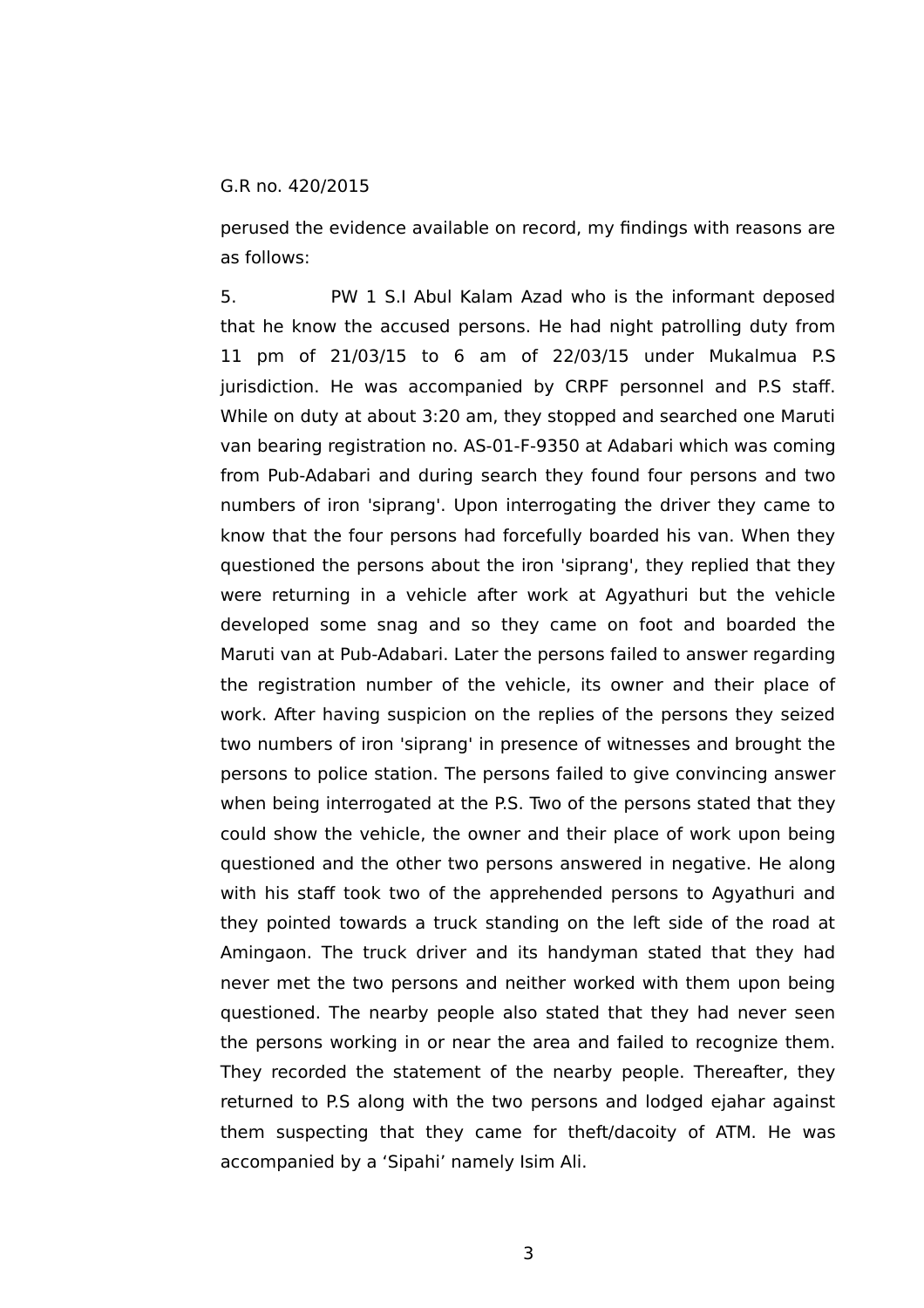6. PW 1 in his cross-examination deposed that he did not knew the accused persons prior to apprehending them and filing ejahar. He had not written the ejahar by himself. The name of the writer of the ejahar is not mentioned. They searched the vehicle on suspicion. He recorded the statement of driver of the vehicle. He investigated the case till filing of the ejahar. He recorded the statement of the accused persons. The accused persons were not able to prove that they did 'hazira' work. The vehicle was on its way to Boroliyapar for purchasing fish. On the day of incident no activity of ATM theft or dacoity took place. He investigated the case on his own and filed the ejahar. He did not investigated the case after filing the ejahar.

7. PW 2 Ashraf Ali deposed that he does not know the informant and the accused persons. He does not know anything about the incident. He did not heard anything about the incident.

8. PW 2 in his cross-examination deposed that police did not recorded his statement. Police took his signature in a blank paper. He does not know why police took his signature.

9. PW 3 Najir Ali deposed that he knew the informant and the accused persons. The incident took place at about 3:30 – 4 am. He was on his way to Boroliyapar to purchase fish and he saw the accused persons at Adabari char chowk. He was going in a Maruti van. The accused persons signalled him to stop the car. After he stopped the van the accused persons asked him if he could take them to Loharkatha to which he agreed. While he was coming with the accused persons and crossed the Adabari bridge, the informant asked him to stop the car. He stopped the car and police along with the informant interrogated him. The informant asked him about the accused persons. The police asked the accused persons to get down from the car and started to search the car. Police recovered one 'siprang' from the accused. Thereafter, police took them to P.S along with the car. Police released him after one day. Police suspected the accused persons to be thieves and confined them. According to his knowledge the accused persons does 'mistri' work. Police seized two numbers of 'siprang'.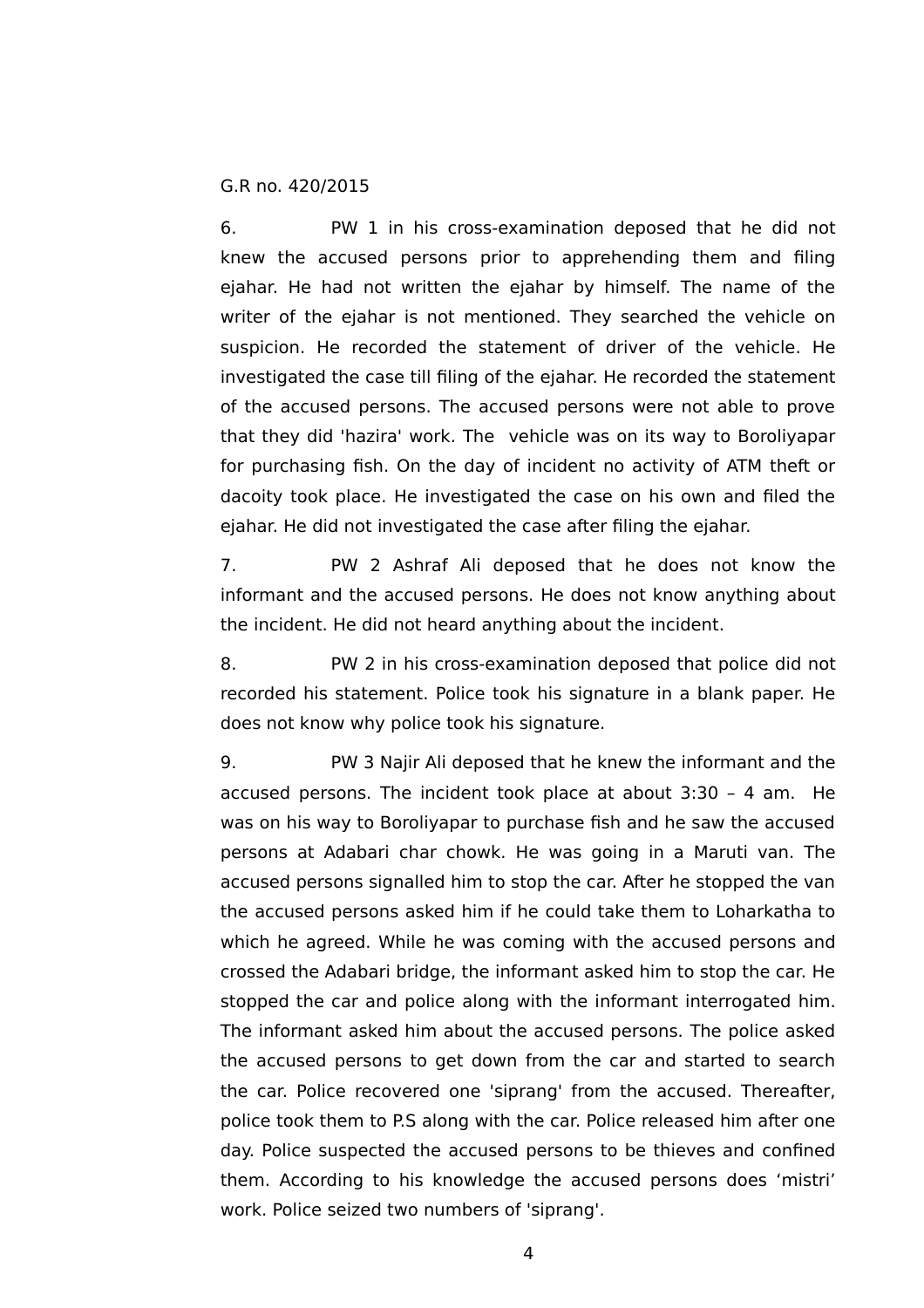10. PW 3 in his cross-examination deposed that the accused persons did not forcefully boarded his car. The accused persons before boarding his car told him that they were returning after work from Doletola village and were waiting after not finding any vehicle. He agreed to carry the accused persons after knowing the situation of the accused persons. When he saw two numbers of 'siprang' and asked the accused about the same, they stated that they were returning after doing 'mistri' work. Police confined them out of suspicion. According to his knowledge the accused persons were telling the truth. There was no ATM at the place where he met the accused persons.

11. PW 4 Sultan Mahmud deposed that he know the informant. He know the accused persons. The incident took place on 21/03/15 at about 3:30 am. At that time he was on patrolling duty at Adabari. While doing duty, one maruti van was coming from Guwahati side. He was doing duty along with Sub-Inspector Abdul Kalam Azad and CRPF party. U.B.C Isim Ali was also doing duty with him. They signalled the Maruti van to stop and searched the same and found two numbers of 'siprang' inside the car. The accused persons during interrogation stated that they were returning from work.

12. PW 4 in his cross-examination deposed that he cannot say the name of the accused persons. The driver of the Maruti van was interrogated by the Sub-Inspector. He does not know what was asked. The accused persons stated that they went for doing 'mistri' work and were returning back after work. The accused persons stated that they used the 'siprang' for work purpose. He does not know anything else. The accused persons were caught on suspicion. Police did not recorded his statement.

13. PW 5 Isim Ali deposed that he know the informant. The incident took place on 21/03/15 at about 3:30 am. He was doing checking duty at Adabari. He was accompanied by S.I Abul Kalam Azad, Home Guard Sultan Mahmud and CRPF party. Two persons were coming in a Maruti van from Guwahati side. The car stopped upon being signalled. On search two numbers of 'siprang' were recovered from the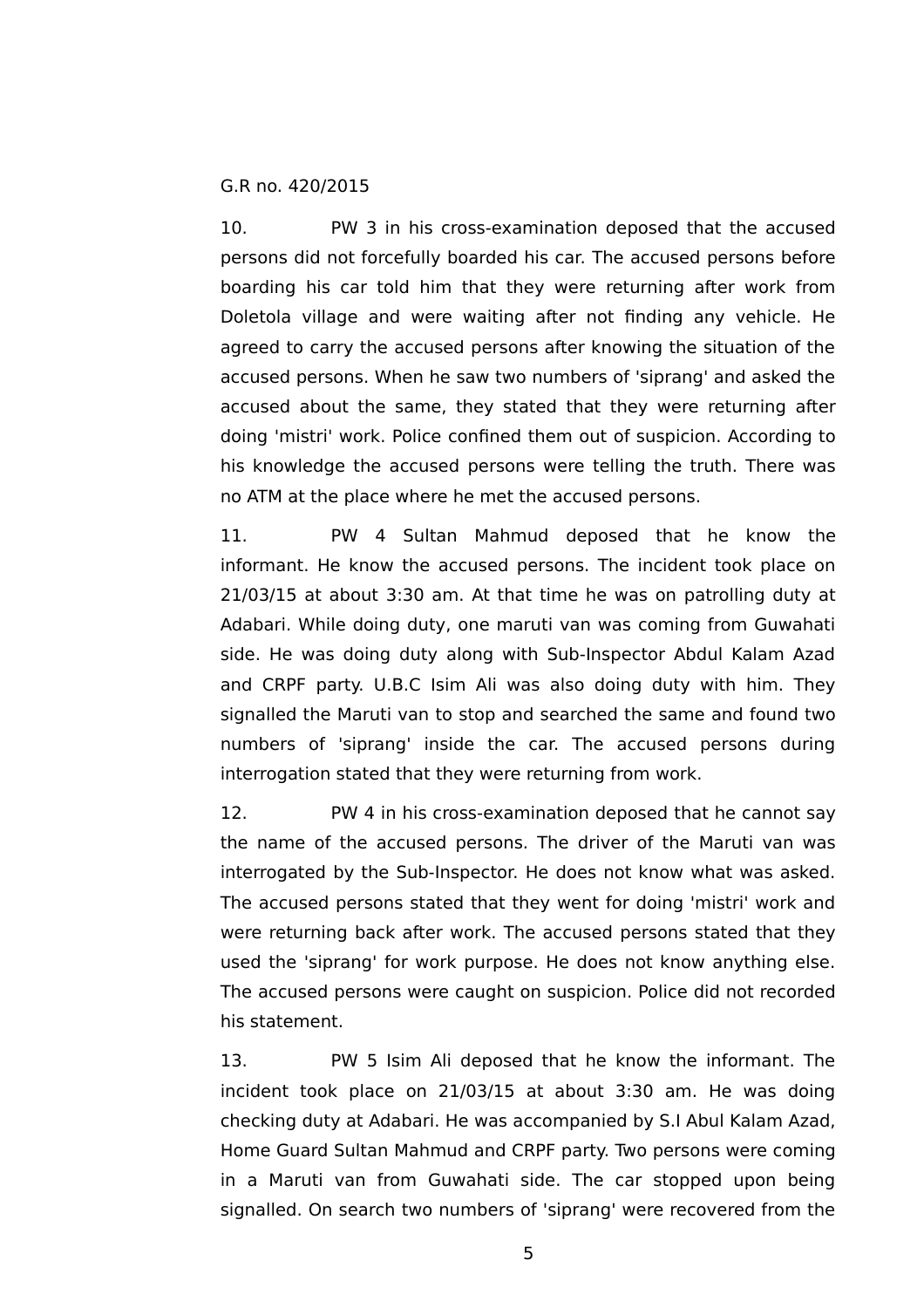car. The accused persons on being interrogated stated that they were returning after cutting earth and were working under a 'thikadar'. The accused persons were brought to P.S as the driver of the car stated that the accused boarded the car forcefully. The accused persons were brought to P.S along with the car. The accused persons narrated the name of the 'thikadar' on being asked. He does not know the name of the 'thikadar'. Next day they were taken to Guwahati. The 'thikadar' stated that he did not know the accused persons. The ejahar was lodged against the accused on suspicion of ATM theft. He put his signature when the I.O seized the 'siprang'.

14. PW 5 in his cross-examination deposed that he does not know the name of the accused persons. He does not know the colour of the Maruti van. The car had four passengers. He did not questioned the accused persons. He found two numbers of 'siprang' inside the car. The 'siprang' was not in the hands of anyone. He does not know the name of 'thikadar' whom they interrogated. The 'siprang' was inside the car. They apprehended the accused persons at about 3:30 am. On that day no incident of ATM theft took place. The accused persons stated that they did labour work. For going to Loharkatha one has to come through that direction. They seized the 'siprang' from the car. He does not know who was the driver of the car.

15. PW 6 Ajit Das who is the I.O deposed that on 22.03.15 he was working as Attached Officer at Mukalmua P.S. The S.I of Mukalmua P.S Abul Kalam Azad lodged ejahar at Mukalmua P.S which was registered as Mukalmua P.S case no. 91/15 u/s 399 I.P.C. He was endorsed to investigate the case on 22.03.15. Sri. Abul Kalam Azad seized iron 'siprang' from the P.O and recorded the statement of witnesses. He recorded the statement of the accused persons at the P.S and arrested them and forwarded them to court from where they were remanded to judicial custody. He submitted charge-sheet against the accused persons namely Aainal Haque, Maidul Islam, Mustafa Ali and Faizul Haque for offence u/s 399 I.P.C.

6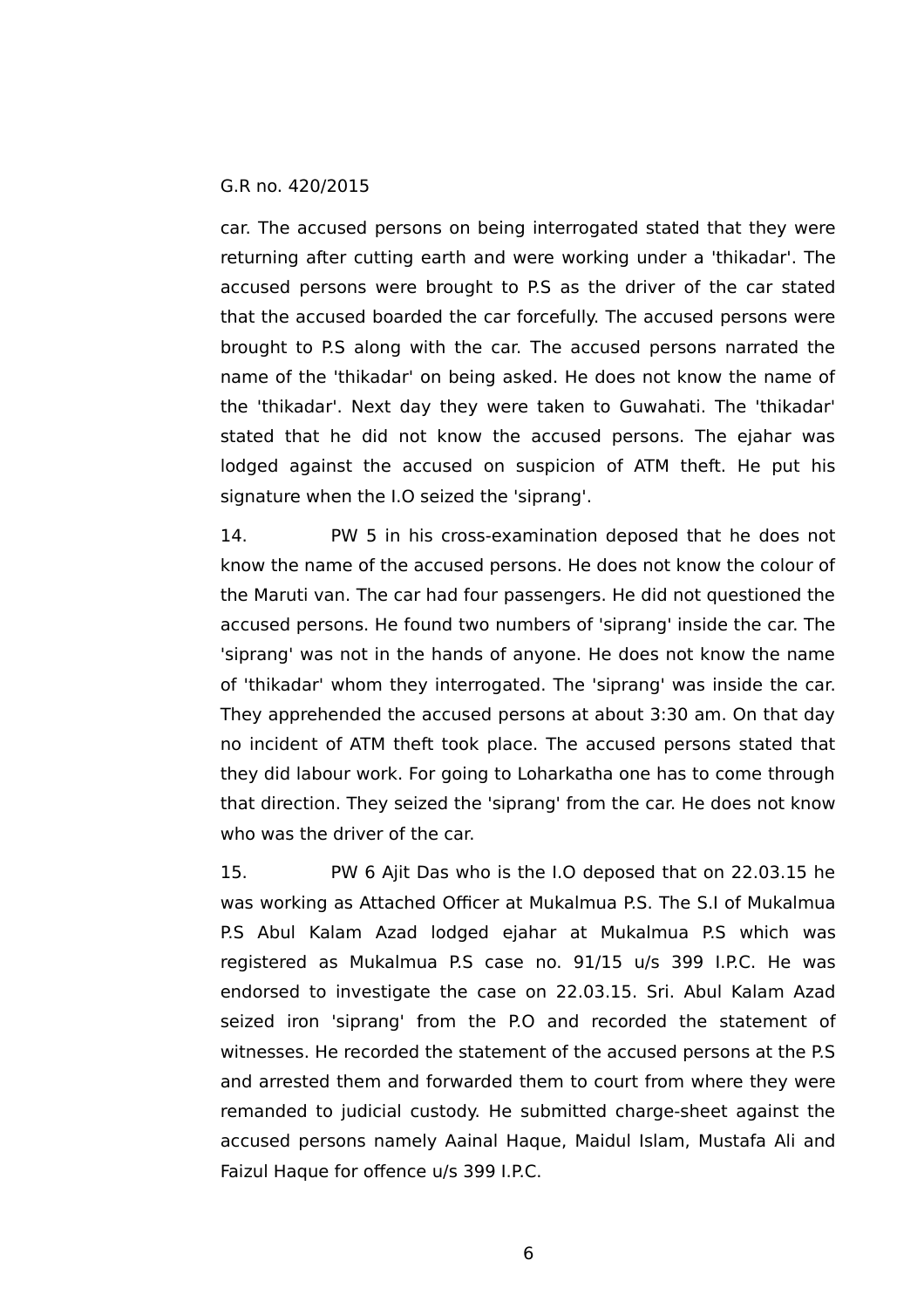16. PW 6 in his cross-examination deposed that he did not visited the P.O. He did not prepared the sketch map. He did not recorded the statement of witnesses. Four accused persons were handed over to him. Najir Ali who was the driver of the vehicle was not handed over to him. The vehicle was also not handed over to him. He has not recorded statement of Abul Kalam Azad. The statement of witnesses were recorded by Abul Kalam Azad. He does not know who endorsed Abul Kalam Azad to investigate the case.

17. PW 7 Dilip Das deposed that he does not know the informant and the accused persons. Police brought some persons to his house and asked him whether those persons work in his vehicle. He told police that those persons are not working in his vehicle and he does not know them personally. Police recorded his statement.

18. PW 8 Debajit Das deposed that he does not know the informant and the accused persons. Police brought some persons and asked him whether those persons work in his vehicle. He told police that he does not know the accused persons and they does not work in his vehicle.

19. Section 390 IPC defines Robbery and provides —In all robbery there is either theft or extortion. When theft is robbery.—Theft is "robbery" if, in order to the committing of the theft, or in committing the theft, or in carrying away or attempting to carry away property obtained by the theft, the offender, for that end, voluntarily causes or attempts to cause to any person death or hurt or wrongful restraint, or fear of instant death or of instant hurt, or of instant wrongful restraint. When extortion is robbery.—Extortion is "robbery" if the offender, at the time of committing the extortion, is in the presence of the person put in fear, and commits the extortion by putting that person in fear of instant death, of instant hurt, or of instant wrongful restraint to that person or to some other person, and, by so putting in fear, induces the person so put in fear then and there to deliver up the thing extorted. Explanation.—The offender is said to be present if he is sufficiently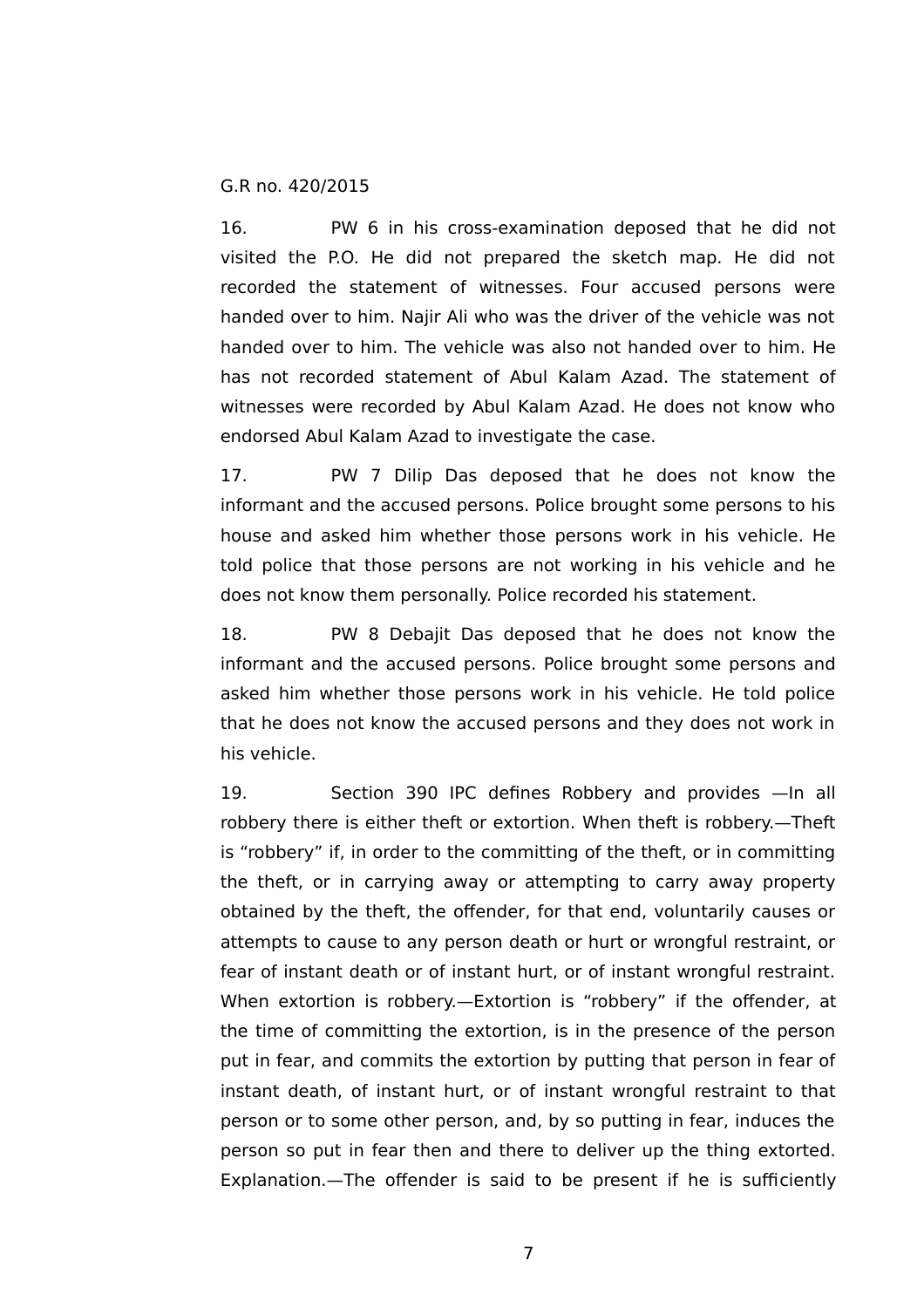near to put the other person in fear of instant death, of instant hurt, or of instant wrongful restraint.

20. Section 393 IPC provides the punishment for attempt to commit robbery.

21. It appears that the informant / PW 1 admitted that two numbers of 'siprang' was seized and the ejahar was lodged against the accused persons suspecting that they came for theft/dacoity of ATM. He admitted that on the day of incident no activity of ATM theft or 'dacoity' had taken place. PW 2 deposed that he does not know anything about the incident. He had not heard anything about the incident. Police took his signature in a blank paper, he does not know why police took his signature. PW 3 deposed that the accused persons did not forcefully boarded his car. The accused persons before boarding his car told him that they were returning after work from Doletola village and were waiting after not finding any vehicle. He agreed to carry the accused persons after knowing the situation of the accused persons. When he saw two numbers of 'siprang' he asked the accused persons about the same and they stated that they were returning after doing 'mistri' work. Police confined them out of suspicion. PW 4 admitted that the accused persons stated that they went for doing 'mistri' work and were returning back after work. The accused persons stated that they used the 'siprang' for work purpose. The accused persons were caught on suspicion. PW 5 deposed that on search two numbers of 'siprang' were recovered from the car. The accused persons on being interrogated stated that they were returning after cutting earth and were working under a 'thikadar'.

22. On appreciation of the testimony of witness and the materials available on record, I find that the prosecution has failed to establish the essential ingredients so required to constitute the charged offence beyond reasonable doubt by leading clear, cogent & convincing evidence.

8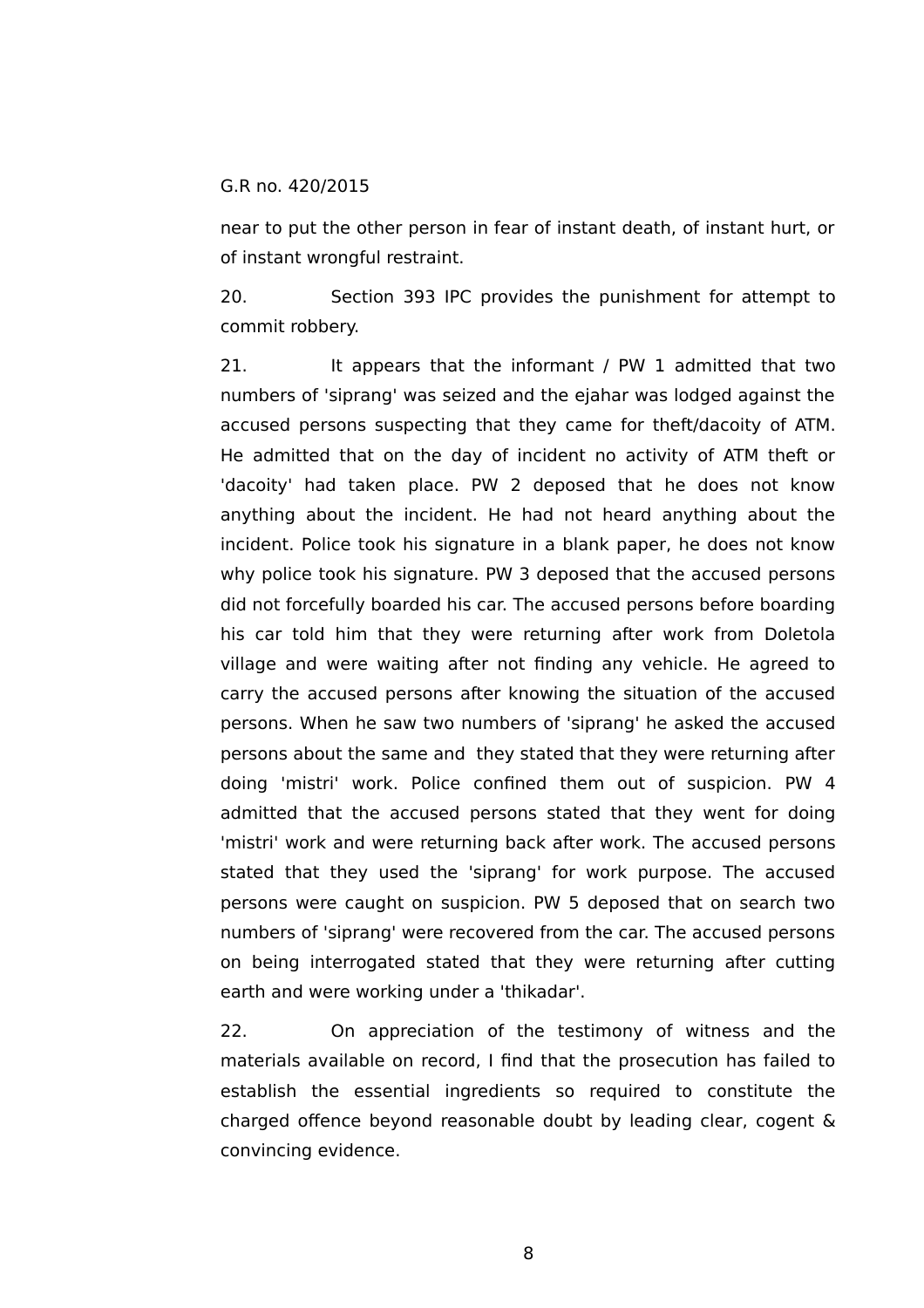23. The accused persons namely Ainal Ali @Haque, Faijul Haque, Maidul Islam and Mostafa Ali are found not guilty u/s 393 I.P.C and hence, acquitted and set at liberty forthwith. Bail bonds shall remain in force for a further period of six months.

Given under my hand and seal of this court on this 29th day of July, 2019.

> Addl. Chief Judicial Magistrate Nalbari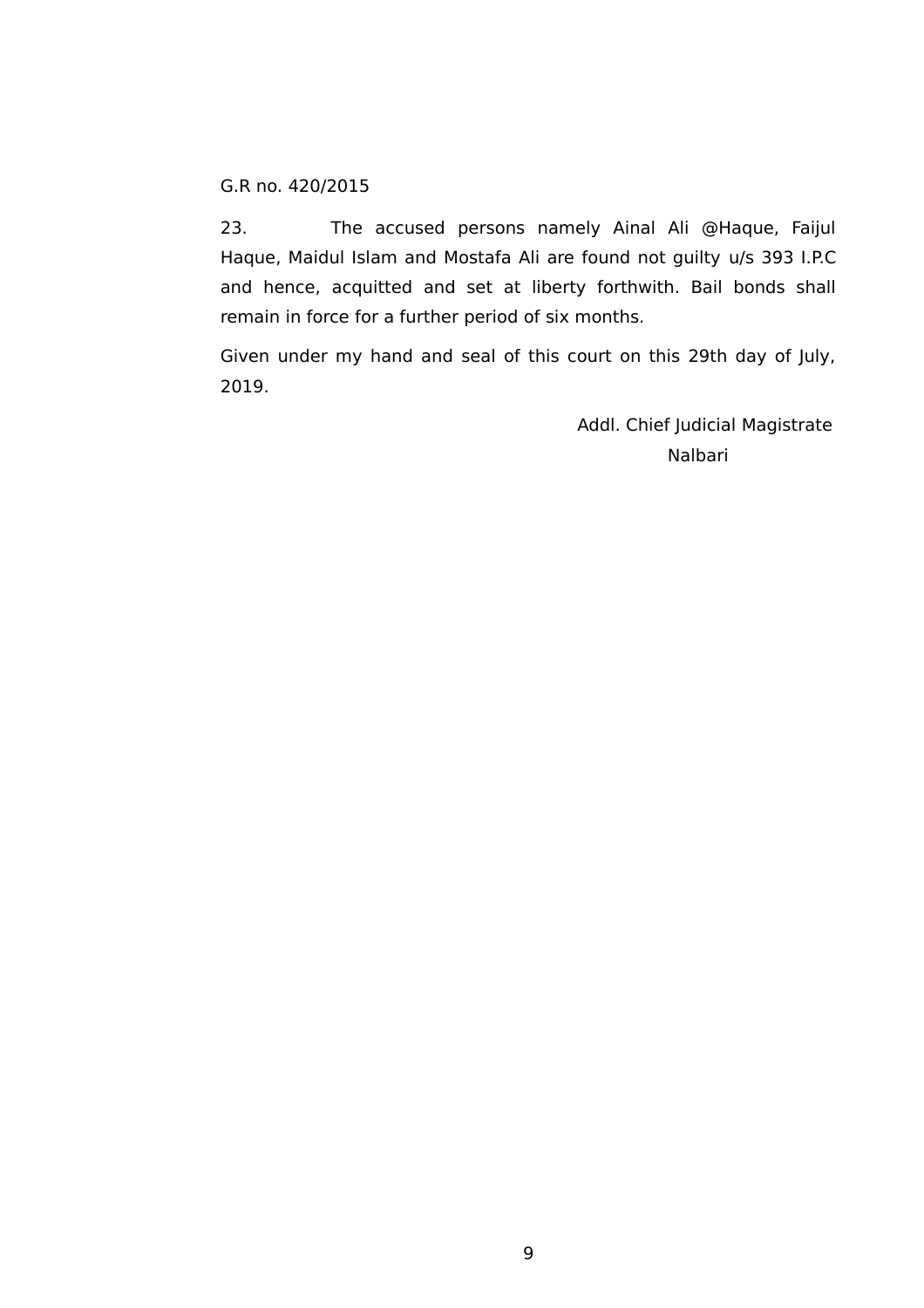#### **APPENDIX**

#### **Prosecution witness:**

- PW 1- Abul Kalam Azad (Informant),
- PW 2- Ashraf Ali,
- PW 3- Najir Ali,
- PW 4- Sultan Mahmud,
- PW 5- Isim Ali,
- PW 6- Ajit Das (I.O),
- PW 7- Dilip Das,
- PW 8- Debajit Das

### **Prosecution Exhibits:**

- Ext 1 Ejahar,
- Ext 1(1) Signature of informant,
- Ext 2 Seizure list,
- Ext 2(1) Signature of Najir Ali,
- Ext 2(2) Signature of Sultan Mahmud,
- Ext 2(3) Signature of Isim Ali,
- Ext 3 Charge-sheet,
- Ext 3(1) Signature of I.O,

## **Defence witnesses :**

Nil

# **Defence Exhibits :**

Nil

 Addl. Chief Judicial Magistrate, Nalbari